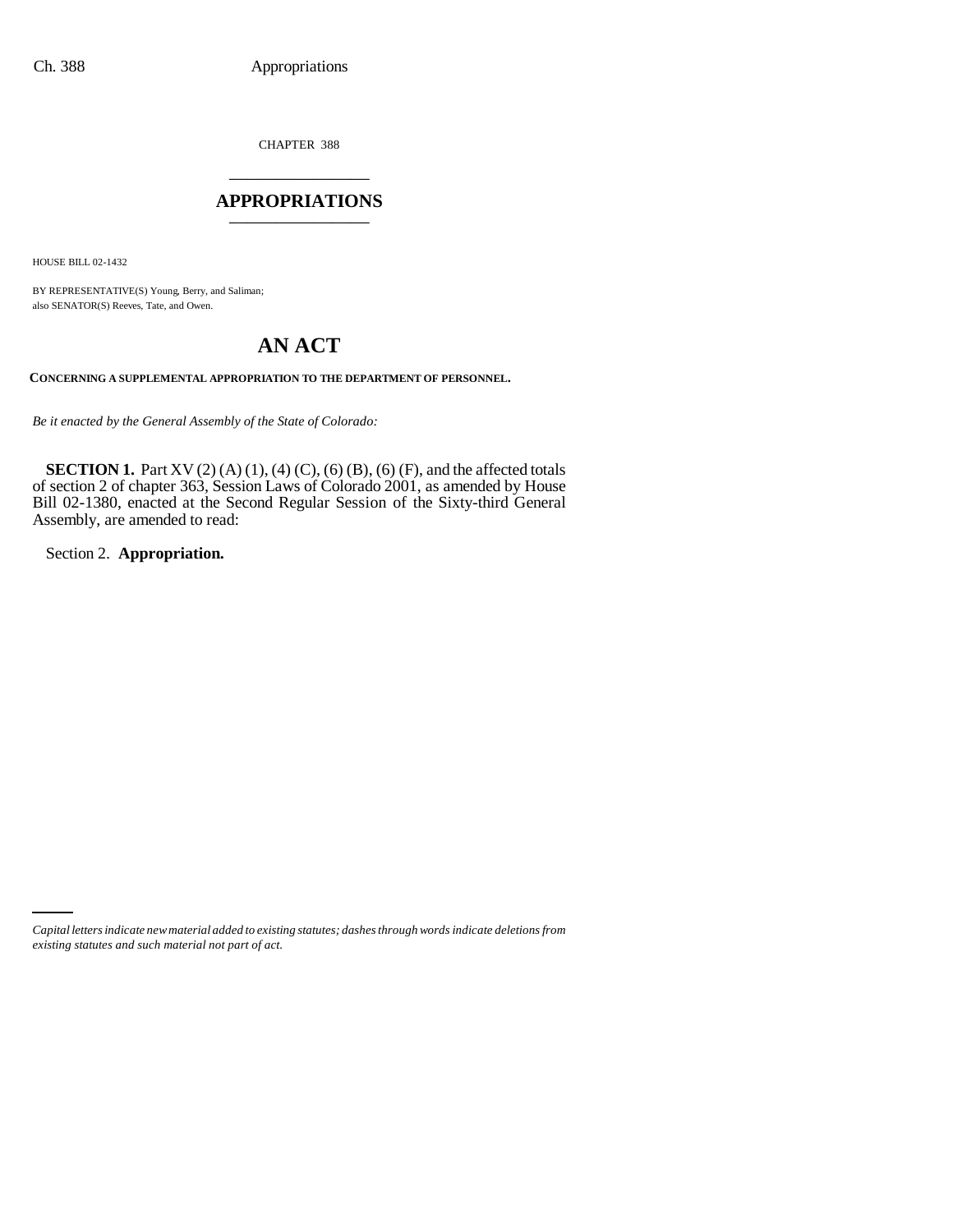# Ch. 388 Appropriations

|                                                                          |                           |              | APPROPRIATION FROM            |                                                |                             |                                              |                                |
|--------------------------------------------------------------------------|---------------------------|--------------|-------------------------------|------------------------------------------------|-----------------------------|----------------------------------------------|--------------------------------|
|                                                                          | ITEM &<br><b>SUBTOTAL</b> | <b>TOTAL</b> | <b>GENERAL</b><br><b>FUND</b> | <b>GENERAL</b><br><b>FUND</b><br><b>EXEMPT</b> | <b>CASH</b><br><b>FUNDS</b> | <b>CASH</b><br><b>FUNDS</b><br><b>EXEMPT</b> | <b>FEDERAL</b><br><b>FUNDS</b> |
|                                                                          | \$                        | \$           | \$                            | \$                                             | \$                          | \$                                           | \$                             |
|                                                                          |                           |              |                               | <b>PART XV</b>                                 |                             |                                              |                                |
|                                                                          |                           |              |                               | DEPARTMENT OF PERSONNEL                        |                             |                                              |                                |
| (2) HUMAN RESOURCE SERVICES <sup>30</sup><br>(A) Human Resource Services |                           |              |                               |                                                |                             |                                              |                                |
| (1) State Agency Services                                                |                           |              |                               |                                                |                             |                                              |                                |
| <b>Personal Services</b>                                                 | 2,338,878                 |              | 838,919                       |                                                |                             | $1,499,959(T)^{a}$                           |                                |
|                                                                          | $(41.0$ FTE)              |              |                               |                                                |                             |                                              |                                |
| <b>Operating Expenses</b>                                                | 128,348                   |              | 128,348                       |                                                |                             |                                              |                                |
|                                                                          | 125,348                   |              | 125,348                       |                                                |                             |                                              |                                |
|                                                                          | 2,467,226                 |              |                               |                                                |                             |                                              |                                |
|                                                                          | 2,464,226                 |              |                               |                                                |                             |                                              |                                |

a This amount shall be from indirect cost recoveries from other divisions within the department.

42,294,656 42,291,656

#### **(4) CENTRAL SERVICES**

**(C) Fleet Management Program and Motor Pool Services173, 190, 191**

Personal Services 735,152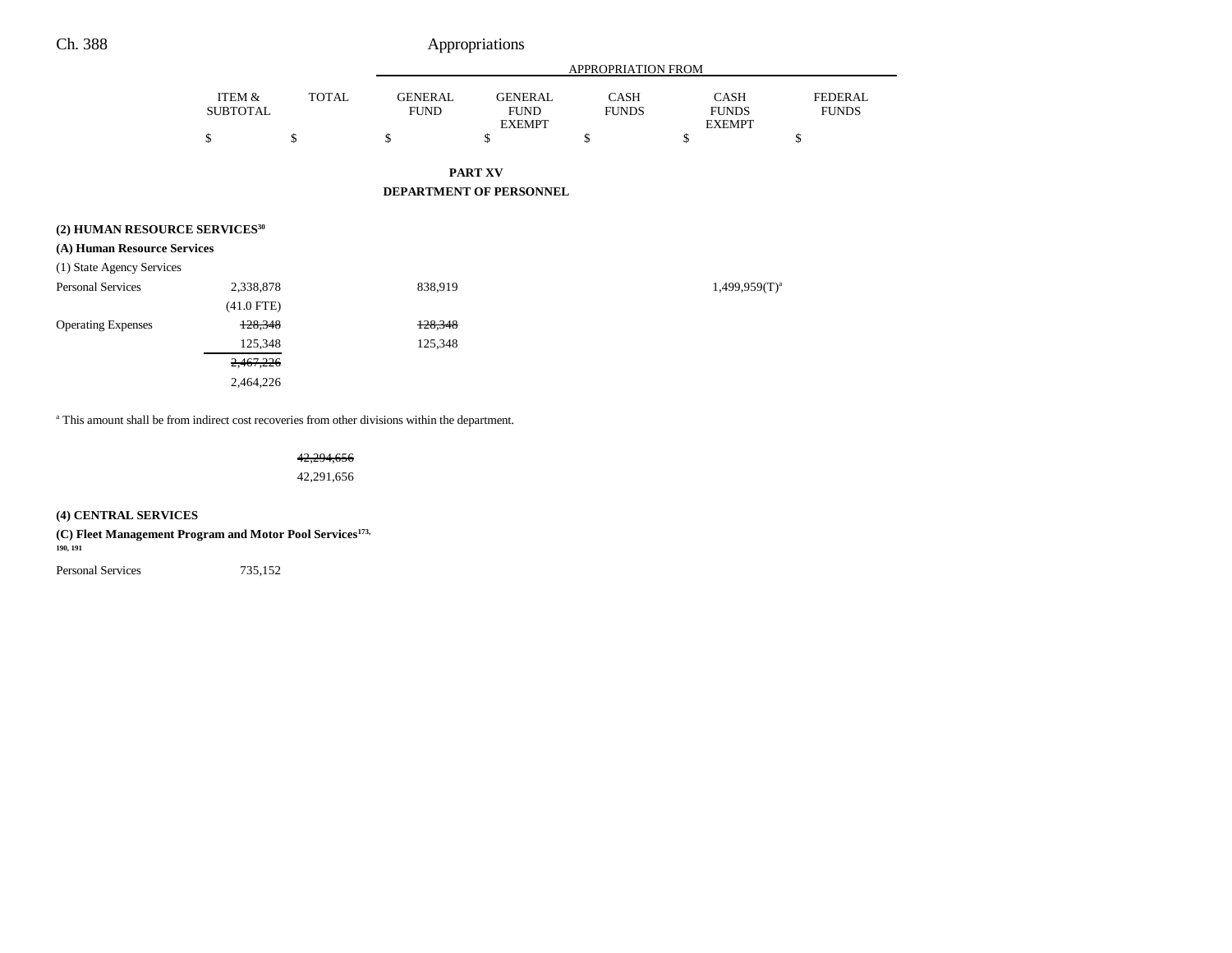|                            | $(17.0$ FTE) |                          |
|----------------------------|--------------|--------------------------|
| <b>Operating Expenses</b>  | 12,307,903   |                          |
| Vehicle Replacement Lease, |              |                          |
| Purchase or Lease/Purchase | 15,792,162   |                          |
|                            | 15,672,162   |                          |
|                            | 28,835,217   | $2,776,772$ <sup>a</sup> |
|                            | 28,715,217   |                          |

a Of this amount, \$329,554(T) shall be from user fees from the Colorado State Lottery, \$320,283 shall be from user fees from other non-state agencies, \$1,907,023(T) shall be from the Department of Natural Resources, Division of Wildlife, and \$219,912(T) shall be from the Department of Corrections, Correctional Industries.

 $^{\rm b}$  This amount shall be from user fees from state agencies.

### 50,339,371 50,219,371

#### **(6) COLORADO INFORMATION TECHNOLOGY SERVICES**

| $(B)$ Communications Services <sup>192</sup> |           |              |                                    |
|----------------------------------------------|-----------|--------------|------------------------------------|
| <b>Personal Services</b>                     | 2,829,173 | 2,761,417    | $67,756(T)^a$                      |
|                                              |           | $(44.0$ FTE) | $(1.0$ FTE)                        |
| <b>Operating Expenses</b>                    | 161,067   | 161,067      |                                    |
|                                              | 131,807   | 131,807      |                                    |
| Training                                     | 74,450    | 74,450       |                                    |
| Utilities                                    | 98,957    | 98,957       |                                    |
| <b>Local Systems Development</b>             | 29,260    |              | $7,422(T)^{b}$<br>$21,838^{\circ}$ |
|                                              | 3,192,907 |              |                                    |
|                                              | 3,163,647 |              |                                    |

Ch. 388 Appropriations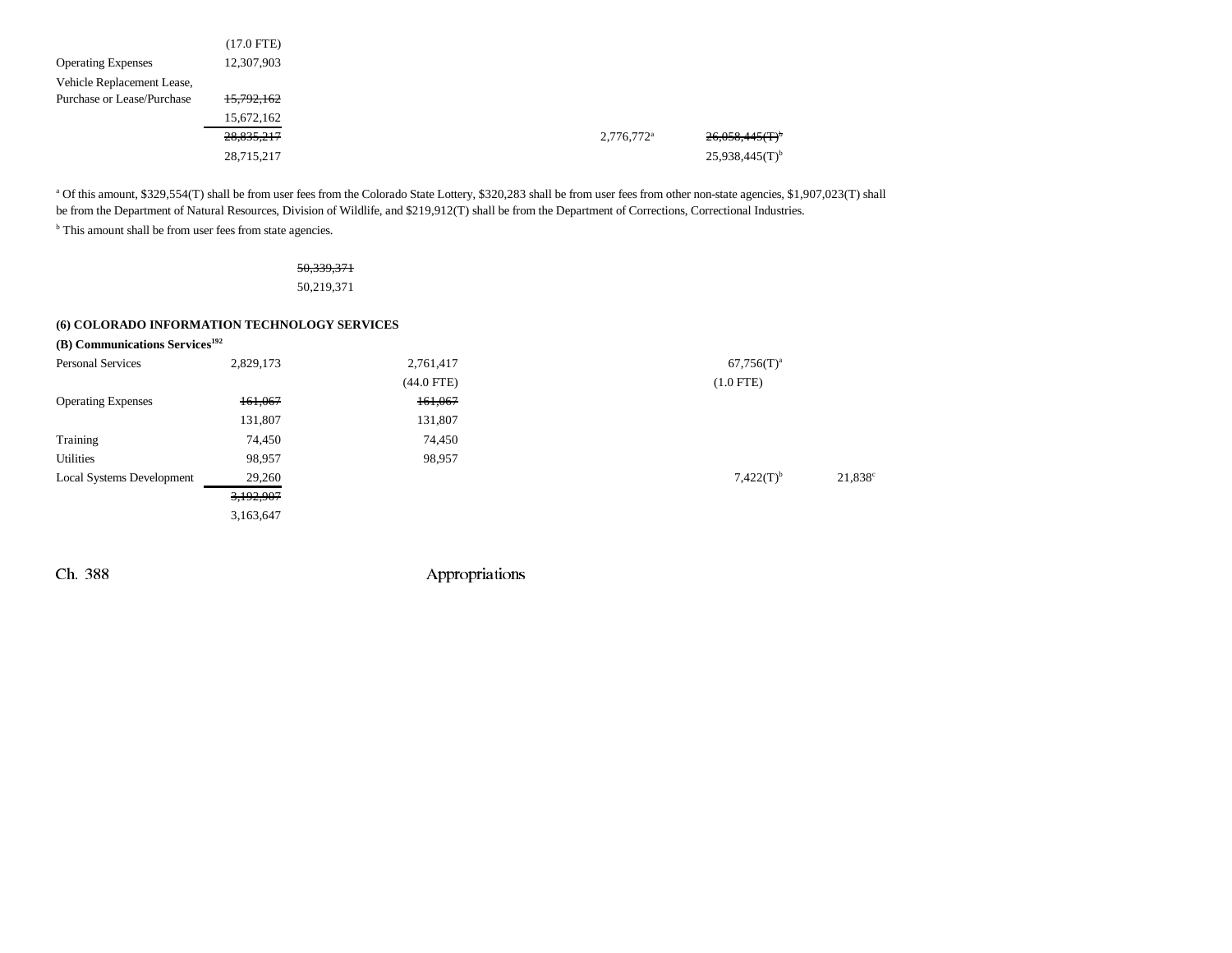## Ch. 388 Appropriations

|                 |       | APPROPRIATION FROM |               |              |               |              |
|-----------------|-------|--------------------|---------------|--------------|---------------|--------------|
|                 |       |                    |               |              |               |              |
| ITEM &          | TOTAL | GENERAL            | GENERAL       | <b>CASH</b>  | CASH          | FEDERAL      |
| <b>SUBTOTAL</b> |       | <b>FUND</b>        | <b>FUND</b>   | <b>FUNDS</b> | <b>FUNDS</b>  | <b>FUNDS</b> |
|                 |       |                    | <b>EXEMPT</b> |              | <b>EXEMPT</b> |              |
| S               |       |                    |               |              |               |              |

<sup>a</sup> This amount shall be from the Department of Public Health and Environment from unexpended moneys in the Emergency Medical Services Account within the Highway Users Tax Fund that are not distributed to counties pursuant to Section 25-3.5-603(2), C.R.S.

<sup>b</sup> This amount shall be from user fees from state agencies.

<sup>c</sup> This amount reflects funds anticipated to be received from the National Oceanic and Atmospheric Administration and is only shown for informational purposes.

#### **(F) Application Services**

| <b>Personal Services</b>  | 3,129,051     |              |                 |                  |          |
|---------------------------|---------------|--------------|-----------------|------------------|----------|
|                           | $(41.5$ FTE)  |              |                 |                  |          |
| <b>Operating Expenses</b> | 1,521,290     |              |                 |                  |          |
|                           | 1,393,895     |              |                 |                  |          |
|                           | 4,650,341     | 4,650,341    |                 |                  |          |
|                           | 4,522,946     | 4,522,946    |                 |                  |          |
|                           | 39,885,276    |              |                 |                  |          |
|                           | 39,728,621    |              |                 |                  |          |
| <b>TOTALS PART XV</b>     |               |              |                 |                  |          |
| $(PERSONNEL)^{4,5}$       | \$146,832,674 | \$14,314,354 | $$10,657,026^a$ | \$121,839,456"   | \$21,838 |
|                           | \$146,553,019 | \$14,154,699 |                 | $$121,719,456^a$ |          |

<sup>a</sup> Of these amounts,  $$118,622,432$  \$118,502,432 contains a (T) notation.